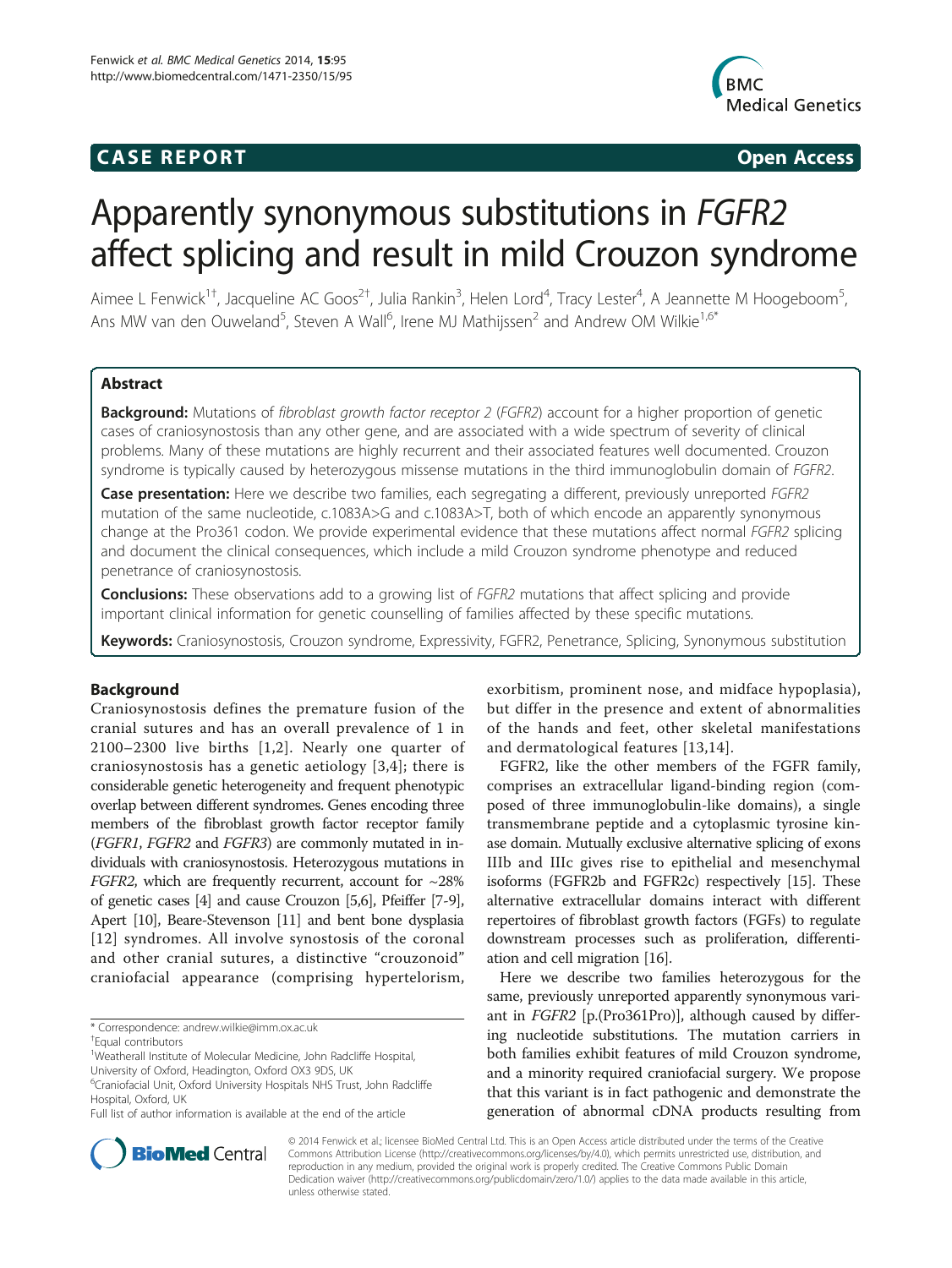<span id="page-1-0"></span>incorrect splicing of exon IIIc in the mutant allele. This finding highlights the challenges posed in interpreting such synonymous variants when providing genetic counselling for affected families.

### Case presentations

## Family 1

Individual III-1 (Figure 1A) was born after a normal pregnancy and was referred for craniofacial assessment at two years of age because prominent eyes and a head tilt. Her father II-1 (Figure 1B), grandmother I-1 and two deceased uncles were all said to have a similar appearance with prominent staring eyes, but had not required any surgery. She had an occipitofrontal circumference (OFC) of 50 cm  $(+1.1 S_D)$  and was noted to have a mildly crouzonoid appearance, with slight exorbitism and midface retrusion. In view of the mild crouzonoid features, sequencing of FGFR2 exons IIIa and IIIc was requested. This demonstrated a heterozygous c.1083A>G [p. (Pro361Pro)] variant within exon IIIc, which was also present in II-1 and I-1.

Computed tomography (CT) of the skull of individual III-1 at the age of 2.8 years demonstrated right lambdoid and occipitomastoid synostosis, all other major cranial sutures being patent. Ophthalmological review identified slightly reduced visual acuity and a latent divergent squint with slight left hypophoria. The patient is now four years old and has not undergone any surgical

## Family 2

The male proband (III-2 in Figure 1C), born after an uneventful pregnancy, was referred for craniofacial assessment at the age of three months. Physical examination showed a mild cloverleaf skull with temporal bulging and reduced OFC (36 cm; −2.2 SD), hypertelorism, and severe exorbitism mainly at the infra-orbital level. Skull X-ray and CT showed pansynostosis and multiple craniolacunae, with no intracerebral anomalies.

Owing to the severe peri-orbital features and the absence of deformations of the upper and lower extremities a clinical diagnosis of Crouzon syndrome was suggested. The patient's mother, grandmother and several cousins were reported to show mild facial features also suggestive of this diagnosis.

The proband underwent fronto-orbital advancement at the age of five months. Since the occiput was still severely flattened and both lambdoid sutures were fused, occipital craniotomy and remodelling was performed at the age of twelve months. Clumsiness and motor delay were first noted aged 18 months; psychological testing at the age of 12.8 years gave scores for non-verbal intelligence of 80 (SON-R) and visual-motor integration of 81. Clonidine



craniosynostosis and hatched symbols represent individuals with a similar crouzonoid appearance but without confirmed craniosynostosis. \*confirmed heterozygosity for c.1083A>G. B, Facial appearance of II-1 from Family 1 aged 33 years. C, Abbreviated pedigree of Family 2; notation of symbols as in part A.†confirmed heterozygosity for c.1083A>T. D, Facial appearance of III-1 from Family 2 aged 8.75 years (left) and 43 years (right).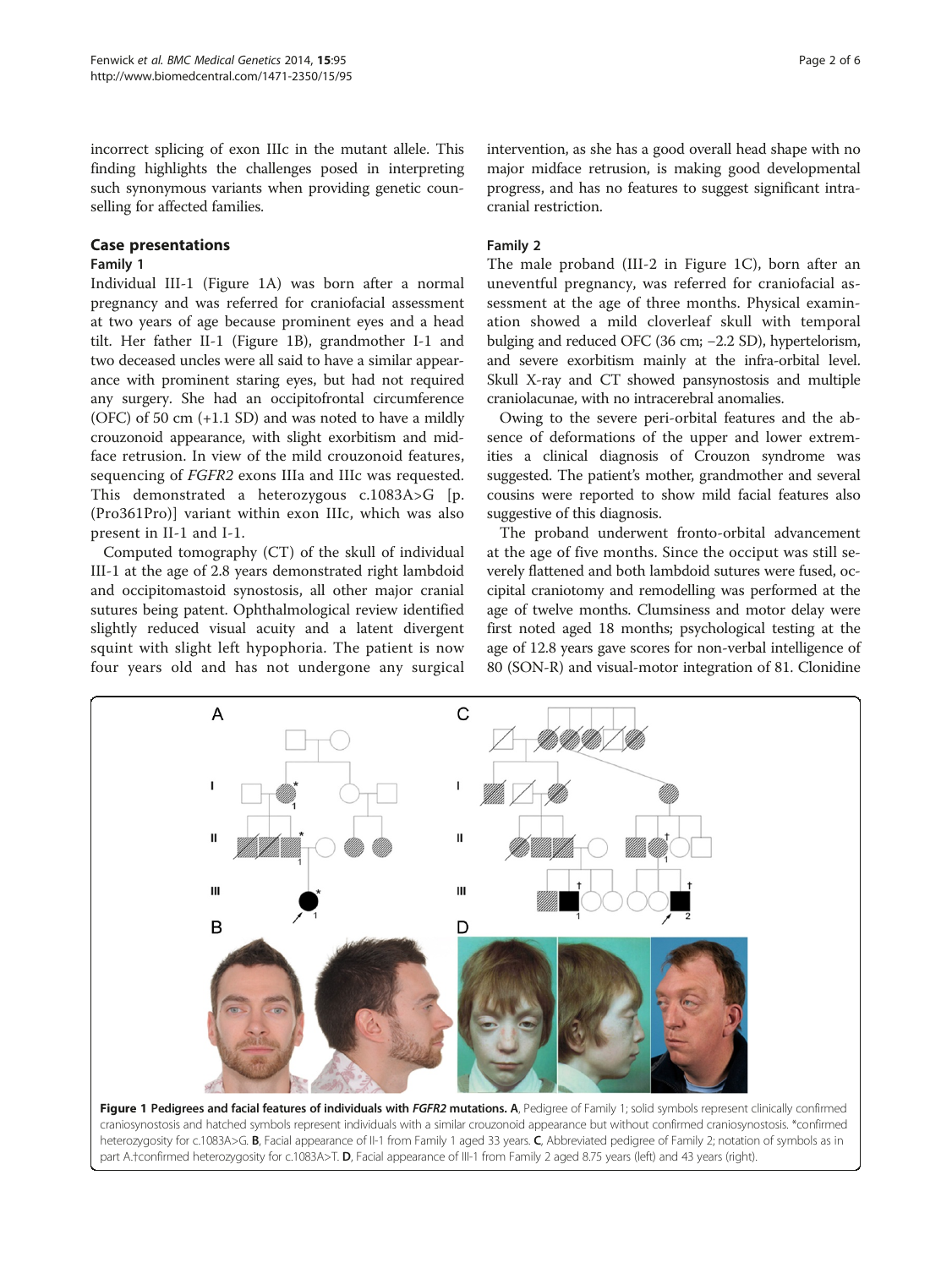<span id="page-2-0"></span>was prescribed due to high distractibility and he underwent special education. During childhood, the exorbitism increased requiring further orbital advancement and cranial vault remodelling at the age of eight years. Several deciduous and permanent teeth were extracted because of Class III malocclusion and dental crowding.

Genetic testing of FGFR2 was performed, identifying the heterozygous point mutation c.1083A>T [p.(Pro361Pro); Figure 2A]. This variant was also present in his mother II-1.

Independently of these events, a second patient (III-1) was referred to the same clinic at the age of ten years with a scaphocephalic head shape. He had previously undergone vault remodelling at the age of 16 months owing to bicoronal synostosis. At the time of referral, he had an occipito-frontal circumference of 48.5 cm (−2.8 SD), hypertelorism and severe exorbitism. In addition, he had mild maxillary hypoplasia and both 2nd premolars of the lower jaw were absent. Ophthalmic examination showed myopia with divergent strabismus of the right eye associated with reduced visual acuity. A monobloc procedure without distraction (Le Fort III and an advancement of the forehead) was performed.

Due to the severe peri-orbital features a diagnosis of Crouzon syndrome was suggested. Analysis of FGFR2 identified the heterozygous point mutation c.1083A>T [p. (Pro361Pro)]. His father, grandmother and greatgrandmother had a similar craniofacial appearance. Based on the pedigree analysis, it is evident that III-1 and III-2 are third cousins and that the FGFR2 mutation present in these two branches is identical by descent (Figure [1C](#page-1-0)). Apart from III-1 and III-2, none of the other affected family members had undergone craniofacial surgery.



skipping of exon IIIb normally occurs in blood mRNA.TM, exon encoding transmembrane domain. Sequencing of genomic DNA demonstrates heterozygosity for c.1083A>G (II-1, Family 1) or c.1083A>T (III-2, Family 2) mutation at the −2 position from the end of exon IIIc (indicated by dashed red line; the upper line in each trace shows the wild type sequence). Below the cartoon is shown the genomic sequence around the cryptic donor splice site within exon IIIc (marked with red asterisk). B, Amplified cDNA corresponding to c.1083A>G and c.1083A>T mutations (same individuals as for genomic analyses), demonstrates two additional smaller products (indicated with white arrows **D** and **E**), in addition to the normal (C) product. C, In the cDNA product coincident with the wild type band (II-1, Family 1), the mutant allele at the penultimate position of exon IIIc is not represented, indicating complete skipping of normal splicing. The consequences for splicing of the mutant allele (sequence traces illustrated are from III-1, Family 2) are either to activate the cryptic splice donor site within exon IIIc (D) or to skip exon IIIc completely (E).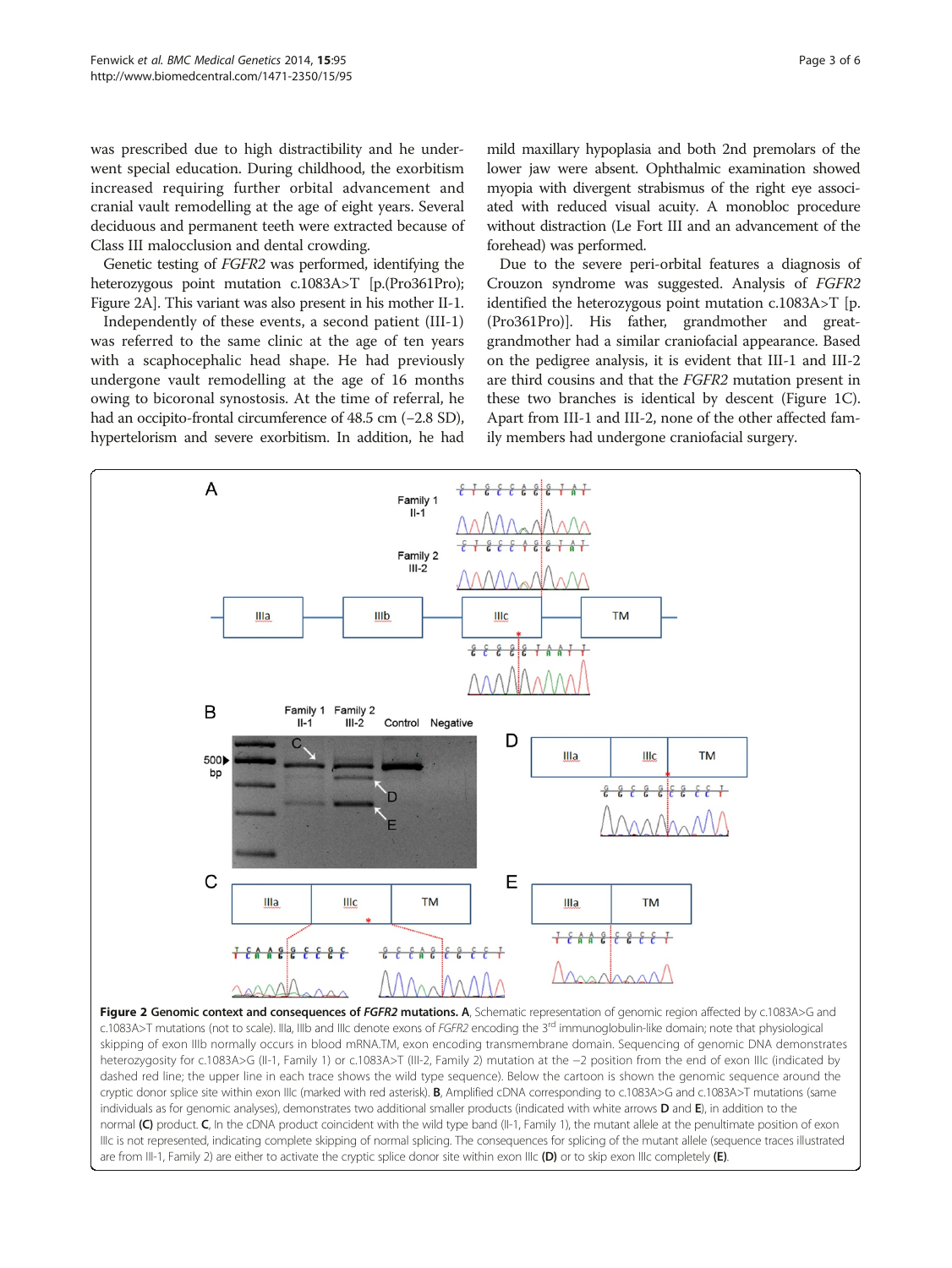## Materials and methods

Ethics approval for the study was obtained from NRES Committee London - Riverside (09/H0706/20) and the Medical Ethical Committee of the Erasmus University Medical Center Rotterdam (MEC-2013-547). Venous blood was collected into PAXgene Blood RNA tubes (Qiagen) from individuals II-1 (Family 1) and III-1 (Family 2), and RNA was extracted according to the associated protocol. cDNA was synthesized using the Fermentas RevertAid First-Strand Synthesis kit with random hexamer primers according to the manufacturer's instructions.

cDNA was amplified using a forward primer in FGFR2 exon IIIa (5′-TCGGAGGAGACGTAGAGTTTGTCTG C-3′) used in combination with a reverse primer in exon 11 (encoding the transmembrane (TM) domain; 5′-TGT TACCTGTCTCCGCAGGGGGATA-3′). DNA bands were cut out and gel purified using the Q-Spin gel extraction kit (Geneflow). Dideoxy sequencing was carried out on the resulting DNA products. The resulting cDNA products were numbered according to NCBI Reference Sequence: NM\_000141.4.

#### Results

The synonymous variants c.1083A>G and c.1083A>T occur at the −2 position of the 5′ (donor) splice site of FGFR2 exon IIIc (Figure [2](#page-2-0)A). The neural network splice site predictor ([http://www.fruitfly.org/seq\\_tools/splice.html](http://www.fruitfly.org/seq_tools/splice.html)) generates a score for the wild type donor of 0.88, which is reduced to 0.37 by the A>G transition, and to 0.19 by the A>T transversion. In these circumstances, use of a cryptic splice site (score 0.84) within exon IIIc, 51 nucleotides upstream from the end of the exon, is expected based on analysis of a previous mutation c.1084+3A>G [[17](#page-4-0)]. This would lead to an in-frame deletion of 17 amino acids.

Amplification of cDNA from individuals heterozygous for either the FGFR2 c.1083A>G or the c.1083A>T variants demonstrated the presence of two additional bands, not present in the wild type control, at approximately 430 bp and 330 bp (Figure [2](#page-2-0)B). Sequencing of the normal 479 bp product from these individuals showed complete absence of the mutant allele (illustrated in Figure [2](#page-2-0)C for II-1 from Family 1), indicating that both mutations abolish use of the normal exon IIIc donor splice site. Sequencing of the  $~430$  bp product confirmed that the cryptic splice donor within exon IIIc was preferred in the mutant allele (Figure [2](#page-2-0)D), while the ~330 bp product demonstrated complete skipping of exon IIIc (Figure [2](#page-2-0)E).

#### Conclusions

In humans there is a consensus sequence around the 5′ splice donor site: A, C or T, AG / gtaagt (where / indicates the exon-intron boundary). Mutations of the consensus A at the penultimate nucleotide of the exon have been associated previously with loss of splicing at the donor site [[18](#page-4-0),[19](#page-4-0)]. Other mutations near the FGFR2 exon IIIc splice donor site have also been described (Table 1), all associated with a mild Crouzon phenotype. It is likely that the p.(Ala362Ser) substitution [\[20](#page-4-0)] in fact exerts its pathogenic effect via the G>T transversion at the −1 position in the exon, rather than as a missense substitution, but this was not tested experimentally.

In the cases reported here, the wild type splice donor site is abolished by the A>G or A>T mutations at the −2 position from the intron, leading to the cryptic site being preferred. The apparently greater amount of mutant cDNA products associated with the A>T mutation appears to correlate both with the greater predicted disruption of the splice site and with the more severe phenotype in clinically affected individuals from Family 2 compared with Family 1. However, since the A>G mutation did not support use of the normal exon IIIc donor splice site (Figure [2](#page-2-0)C), other explanations for these differences are possible, such as differing proportions of cell types in the blood samples analysed, and/or differences in genetic background.

Utilisation of the cryptic donor would lead to an inframe deletion of the last 17 amino acids of exon IIIc (p.Gly345\_Pro361del), including four residues that form specific contacts with the ligand FGF2 [[25](#page-5-0)]. However as craniosynostosis-causing FGFR mutations function in a

Table 1 Summary of mutations affecting correct splicing of the FGFR2 exon IIIc donor site

| <b>Mutation</b>   | Protein       | <b>Proposed effect</b>                                                   | <b>Experimental demonstration</b> | Reference                                                                         |
|-------------------|---------------|--------------------------------------------------------------------------|-----------------------------------|-----------------------------------------------------------------------------------|
| c.1032G > A       | p.(Ala344Ala) | Activation of cryptic splice site                                        | Yes                               | Reardon et al. 1994 [6]; Li et al. 1995 [21];<br>Del Gatto & Breathnach 1995 [22] |
| c.1083A > G       | p.(Pro361Pro) | Loss of normal donor site with use<br>of alternative cryptic splice site | Yes                               | This study                                                                        |
| c.1083A > T       | p.(Pro361Pro) | As above                                                                 | Yes                               | This study                                                                        |
| c.1084G > T       | p.(Ala362Ser) | Annotated as missense but likely<br>to affect splicing                   | No.                               | Everett et al. 1999 [20]                                                          |
| $C.1084 + 3A > G$ |               | Loss of normal donor site with use<br>of alternative cryptic splice site | Yes                               | Kan et al. 2004 [17]                                                              |
| $c.1084 + 3A > C$ |               | Loss of normal donor site with use<br>of alternative cryptic splice site | No.                               | Cornejo-Roldan, Roessler & Muenke 1999 [23];<br>Kress et al. 2000 [24]            |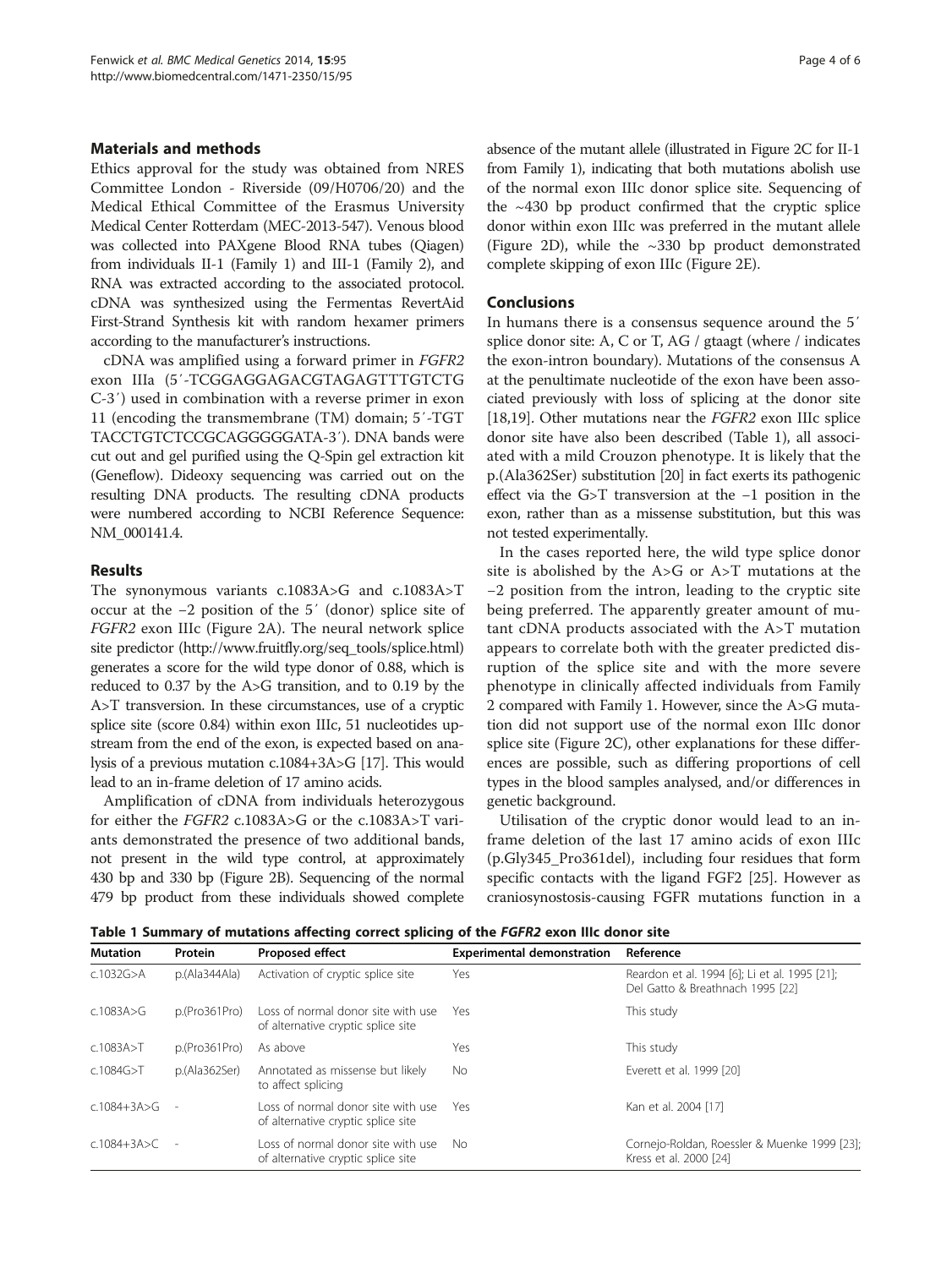<span id="page-4-0"></span>constitutively active dominant manner [[26](#page-5-0)], it is also likely that in these individuals a mutant protein is formed which is prone to forming covalently-linked dimers [[26](#page-5-0)], leading to variable features of Crouzon syndrome.

Our case reports document the range of phenotypic consequences associated with these particular mutations. Whilst a mild crouzonoid phenotype was generally evident, only a minority of individuals developed overt craniosynostosis requiring calvarial surgery. Orthodontic problems may also occur but these were not fully documented in our study. The causes of the clinical variability are unknown, although one potential factor may be the extent of intrauterine fetal head constraint [\[27\]](#page-5-0).

In conclusion, mutations near the FGFR2 exon IIIc splice sites should be carefully evaluated as to whether they may be pathogenic, even if they are synonymous or outside the canonical AG/GT splice acceptor/donor sequences. In particular, the mutations described here are associated with variable Crouzon syndrome features and affected families should be counselled as such.

## Consent

Written informed consent was obtained from the patients for publication of this Case report and any accompanying images. A copy of the written consent is available for review by the Editor of this journal.

#### Competing interests

The authors declare that they have no competing interest.

#### Authors' contributions

Patient ascertainment and assessment: JACG, JR, AJMH, SAW, IMJM, AOMW. Experimental analysis: ALF, HL, AMWO. Supervised experiments: TL, AOMW. Drafted paper: ALF, JACG, AOMW. All authors approved the paper.

#### Acknowledgements

We thank all families for their participation, J. Frankland and T. Rostron for DNA sequencing, and W. Baggley for clinical photography. This work was funded by the Wellcome Trust (093329 and 102731) and Oxford NIHR Biomedical Research Centre (A.O.M.W).

#### Author details

<sup>1</sup>Weatherall Institute of Molecular Medicine, John Radcliffe Hospital, University of Oxford, Headington, Oxford OX3 9DS, UK. <sup>2</sup>Department of Plastic and Reconstructive Surgery and Hand Surgery, Erasmus MC, University Medical Center, Rotterdam, The Netherlands. <sup>3</sup>Clinical Genetics Department, Royal Devon and Exeter NHS Foundation Trust, Exeter, UK. <sup>4</sup>Genetics Laboratories, Oxford University Hospitals NHS Trust, Churchill Hospital, Oxford, UK. <sup>5</sup>Department of Clinical Genetics, Erasmus MC, University Medical Center, Rotterdam, The Netherlands. <sup>6</sup>Craniofacial Unit, Oxford University Hospitals NHS Trust, John Radcliffe Hospital, Oxford, UK.

#### Received: 9 June 2014 Accepted: 4 August 2014 Published: 31 August 2014

#### References

- Boulet SL, Rasmussen SA, Honein MA: A population-based study of craniosynostosis in metropolitan Atlanta, 1989–2003. Am J Med Genet A 2008, 146A:984–991.
- Lajeunie E, Le Merrer M, Bonaiti-Pellie C, Marchac D, Renier D: Genetic study of nonsyndromic coronal craniosynostosis. Am J Med Genet 1995, 55:500–504.
- 3. Wilkie AO, Byren JC, Hurst JA, Jayamohan J, Johnson D, Knight SJ, Lester T, Richards PG, Twigg SR, Wall SA: Prevalence and complications of single-gene and chromosomal disorders in craniosynostosis. Pediatrics 2010, 126:e391-e400.
- 4. Sharma VP, Fenwick AL, Brockop MS, McGowan SJ, Goos JA, Hoogeboom AJ, Brady AF, Jeelani NO, Lynch SA, Mulliken JB, Murray DJ, Phipps JM, Sweeney E, Tomkins SE, Wilson LC, Bennett S, Cornall RJ, Broxholme J, Kanapin A, 500 Whole-Genome Sequences (WGS500) Consortium, Johnson D, Wall SA, van der Spek PJ, Mathijssen IMJ, Maxson RE, Twigg SRF, Wilkie AOM: Mutations in TCF12, encoding a basic helix-loop-helix partner of TWIST1, are a frequent cause of coronal craniosynostosis. Nat Genet 2013, 45:304–307.
- 5. Jabs EW, Li X, Scott AF, Meyers G, Chen W, Eccles M, Mao JI, Charnas LR, Jackson CE, Jaye M: Jackson-Weiss and Crouzon syndromes are allelic with mutations in fibroblast growth factor receptor 2. Nat Genet 1994,  $8.275 - 279$
- 6. Reardon W, Winter RM, Rutland P, Pulleyn LJ, Jones BM, Malcolm S: Mutations in the fibroblast growth factor receptor 2 gene cause Crouzon syndrome. Nat Genet 1994, 8:98-103.
- 7. Lajeunie E, Ma HW, Bonaventure J, Munnich A, Le Merrer M, Renier D: FGFR2 mutations in Pfeiffer syndrome. Nat Genet 1995, 9:108.
- 8. Rutland P, Pulleyn LJ, Reardon W, Baraitser M, Hayward R, Jones B, Malcolm S, Winter RM, Oldridge M, Slaney SF, Poole MD, Wilkie AOM: Identical mutations in the FGFR2 gene cause both Pfeiffer and Crouzon syndrome phenotypes. Nat Genet 1995, 9:173–176.
- 9. Schell U, Hehr A, Feldman GJ, Robin NH, Zackai EH, de Die-Smulders C, Viskochil DH, Stewart JM, Wolff G, Ohashi H, Price RA, Cohen MM Jr, Muenke M: Mutations in FGFR1 and FGFR2 cause familial and sporadic Pfeiffer syndrome. Hum Mol Genet 1995, 4:323–328.
- 10. Wilkie AO, Slaney SF, Oldridge M, Poole MD, Ashworth GJ, Hockley AD, Hayward RD, David DJ, Pulleyn LJ, Rutland P, Malcolm S, Winter RM, Reardon W: Apert syndrome results from localized mutations of FGFR2 and is allelic with Crouzon syndrome. Nat Genet 1995, 9:165–172.
- 11. Przylepa KA, Paznekas W, Zhang M, Golabi M, Bias W, Bamshad MJ, Carey JC, Hall BD, Stevenson R, Orlow S, Cohen MM Jr: Fibroblast growth factor receptor 2 mutations in Beare-Stevenson cutis gyrata syndrome. Nat Genet 1996, 13:492-494.
- 12. Merrill AE, Sarukhanov A, Krejci P, Idoni B, Camacho N, Estrada KD, Lyons KM, Deixler H, Robinson H, Chitayat D, Curry CJ, Lachman RS, Wilcox WR, Krakow D: Bent bone dysplasia-FGFR2 type, a distinct skeletal disorder, has deficient canonical FGF signaling. Am J Hum Genet 2012, 90:550-557.
- 13. Agochukwu NB, Solomon BD, Muenke M: Impact of genetics on the diagnosis and clinical management of syndromic craniosynostoses. Childs Nerv Syst 2012, 28:1447–1463.
- 14. Johnson D, Wilkie AO: Craniosynostosis. Eur J Hum Genet 2011, 19:369-376.
- 15. Mohammadi M, Olsen SK, Ibrahimi OA: Structural basis for fibroblast growth factor receptor activation. Cytokine Growth Factor Rev 2005, 16:107–137.
- 16. Eswarakumar VP, Lax I, Schlessinger J: Cellular signaling by fibroblast growth factor receptors. Cytokine Growth Factor Rev 2005, 16:139–149.
- 17. Kan R, Twigg SR, Berg J, Wang L, Jin F, Wilkie AO: Expression analysis of an FGFR2 IIIc 5′ splice site mutation (1084+3A->G). J Med Genet 2004, 41:e108.
- 18. Podkrajsek KT, Milenkovic T, Odink RJ, der Grinten HL C-v, Bratanic N, Hovnik T, Battelino T: Detection of a complete autoimmune regulator gene deletion and two additional novel mutations in a cohort of patients with atypical phenotypic variants of autoimmune polyglandular syndrome type 1. Eur J Endocrinol 2008, 159:633–639.
- 19. Twigg SR, Vorgia E, McGowan SJ, Peraki I, Fenwick AL, Sharma VP, Allegra M, Zaragkoulias A, Sadighi Akha E, Knight SJ, Lord H, Lester T, Izatt L, Lampe AK, Mohammed SN, Stewart FJ, Verloes A, Wilson LC, Healy C, Sharpe PT, Hammond P, Hughes J, Taylor S, Johnson D, Wall SA, Mavrothalassitis G, Wilkie AOM: Reduced dosage of ERF causes complex craniosynostosis in humans and mice and links ERK1/2 signaling to regulation of osteogenesis. Nat Genet 2013, 45:308–313.
- 20. Everett ET, Britto DA, Ward RE, Hartsfield JK Jr: A novel FGFR2 gene mutation in Crouzon syndrome associated with apparent nonpenetrance. Cleft Palate Craniofac J 1999, 36:533-541.
- 21. Li X, Park WJ, Pyeritz RE, Jabs EW: Effect of splicing of a silent FGFR2 mutation in Crouzon syndrome. Nat Genet 1995, 9:232.
- 22. Del Gatto F, Breathnach R: A Crouzon syndrome synonymous mutation activates a 5' splice site within the IIIc exon of the FGFR2 gene. Genomics 1995, 27(3):558–559.